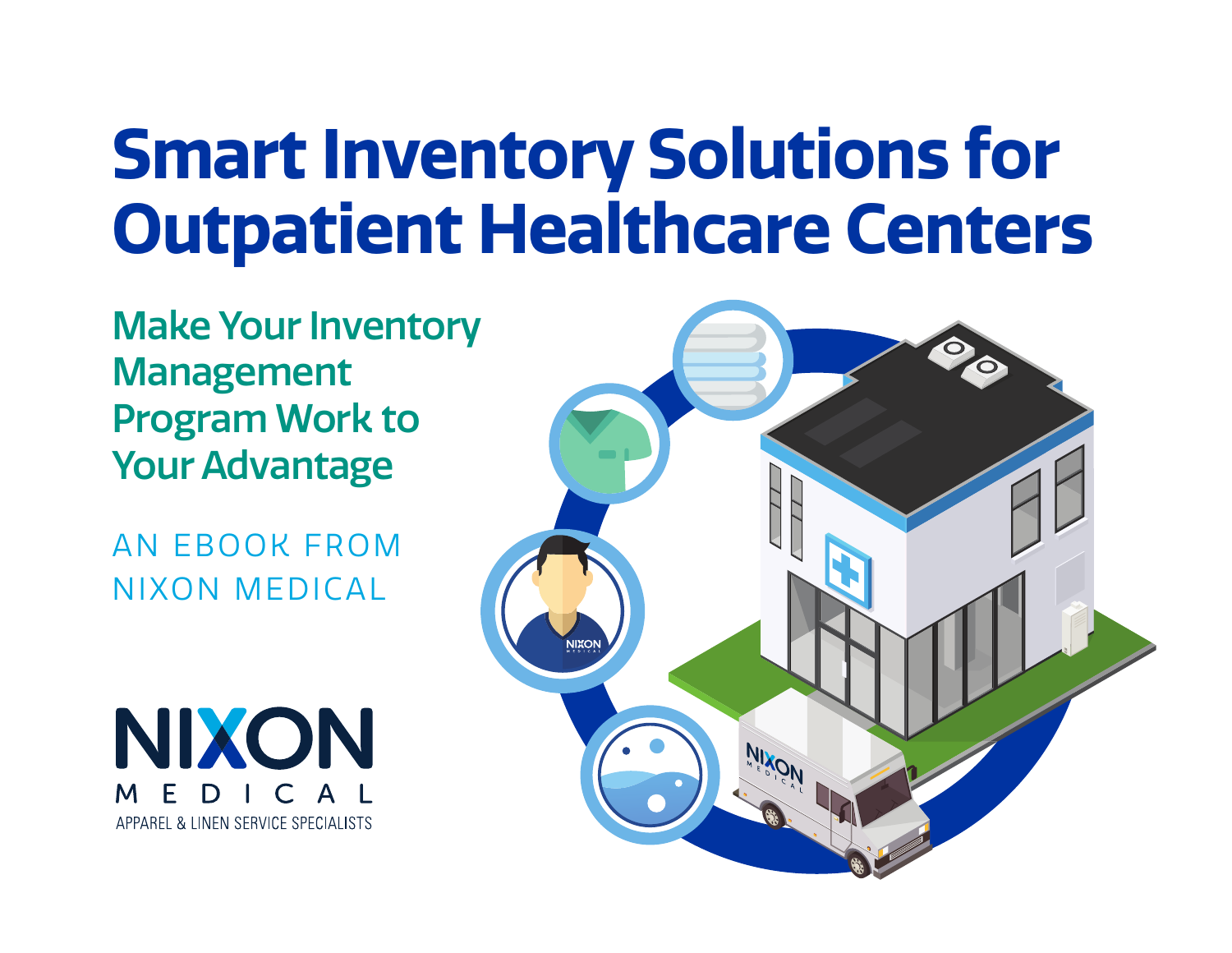Outpatient facilities spend around 20% of revenue<br>Oon supplies.<sup>1</sup> That's a lot, and it demonstrates just how important the right inventory levels, solutions, and management are to outpatient centers and staff.

With inventory so critical to a well-run facility and the delivery of quality patient care, it's essential that your inventory program and laundry service cater specifically to your needs, which differ from those of inpatient healthcare centers. Services designed for inpatient healthcare centers or general practices won't necessarily work for you because you have different supply needs, patient volumes, appointment cadences, and cashflow.

**Read this eBook to learn what smart medical apparel and linen inventory solutions for outpatient healthcare centers look like, and how they can lead to better care, patient experiences, and savings.**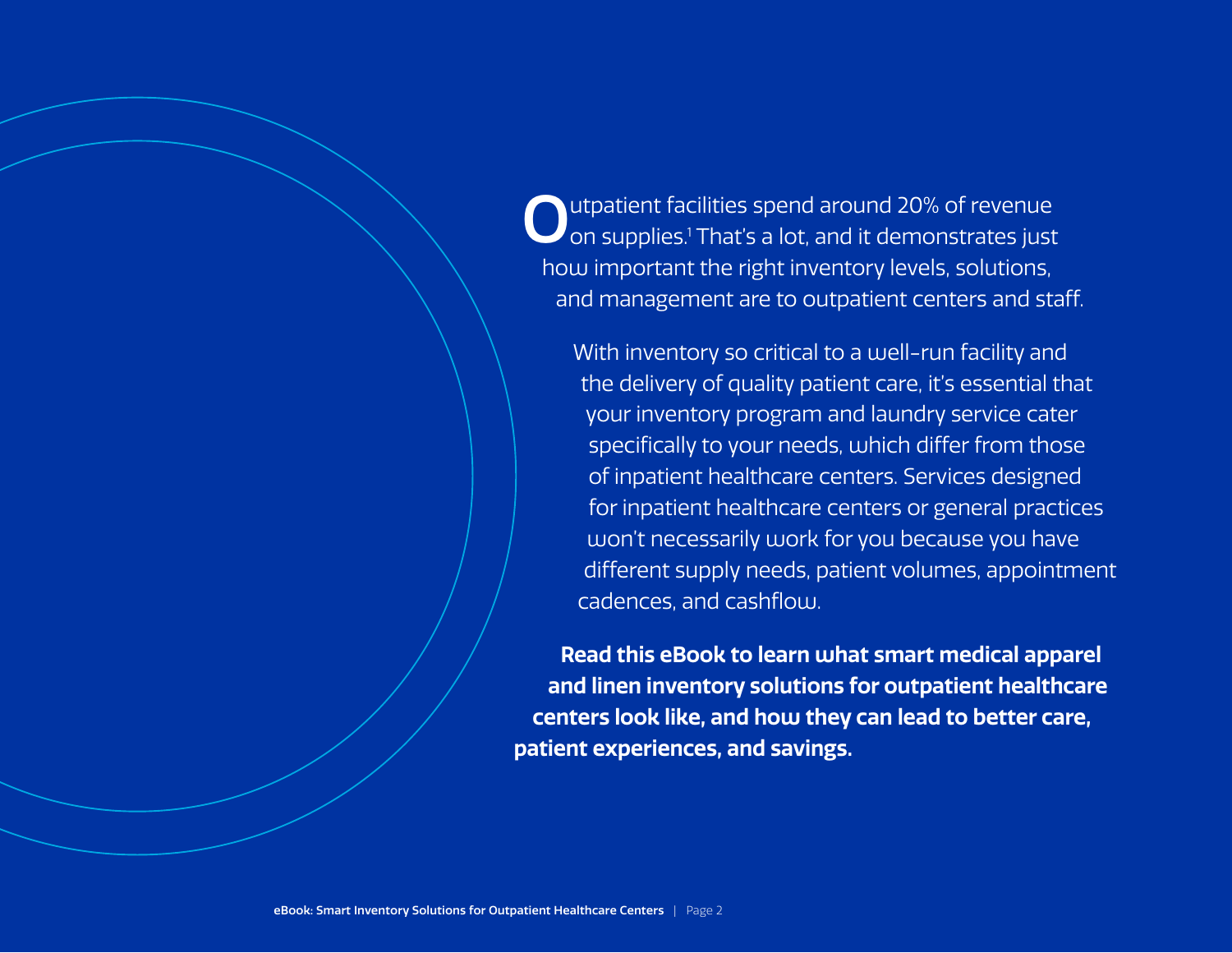# **What's Inside**

This eBook will focus on specific inventory solutions that benefit outpatient healthcare centers.

Use the contents of this eBook to assess your facility's inventory solutions and implement an effective inventory management program that will benefit your staff, patients, and bottom line.

**Top Outpatient Inventory Mistakes & Misses** 

**Smart Inventory Solutions for Outpatient Care**

**Using Inventory Management to Your Advantage** 

**Where to Start? Free Inventory Program Review**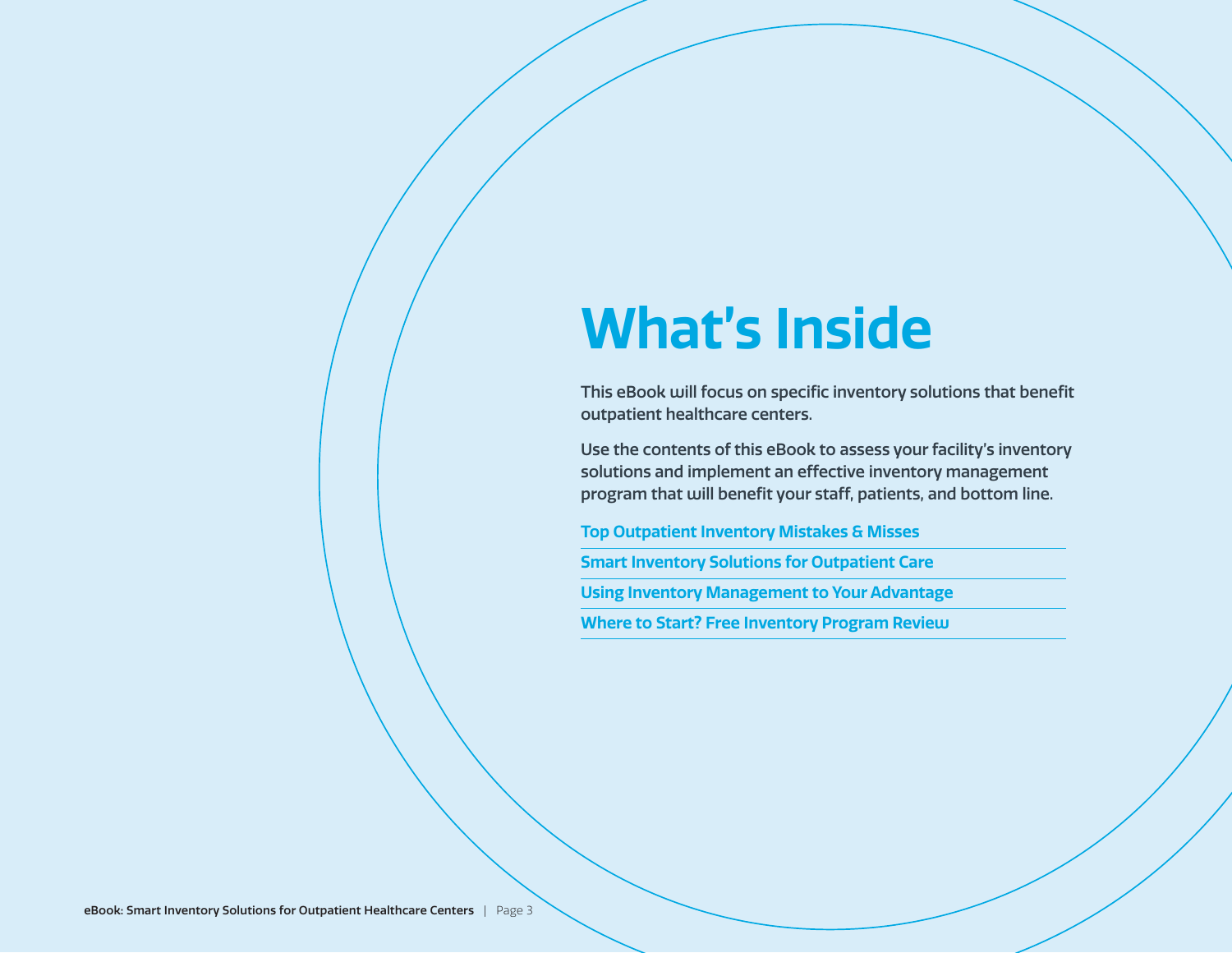## **Top Outpatient Inventory Mistakes & Misses**

Inventory management is a tedious task that all businesses need to deal with. In busy outpatient healthcare centers, however, it can be an extremely laborious job that practice managers simply don't have time for while managing a revolving door of patients with more urgent and pressing needs.

Practice managers who are still juggling inventory management with other responsibilities often lack holistic oversight across all inventory, creating more work through DIY or on-premise laundering, and using disparate inventory management tools.

### **Lacking Holistic Oversight or Control Over All Inventory**

Trying to oversee all of your medical apparel and linen inventory is a big job that practice managers don't have time for. Improper oversight, however, can lead to scrub loss and disorganization, causing expenses to rise and supplies to be unavailable to clinicians when they need them.

### **Struggling with On-Premise or DIY Medical Laundering**

On-premise or Do-It-Yourself laundry is not only time-consuming and cumbersome but goes against guidelines set forth by the Healthcare Laundry Accreditation Council (HLAC), which mandates medical laundry be handled off-site at an accredited facility for the utmost sanitation and safety.

### **Using Disparate or Manual Inventory Management Tools**

Disparate or manual tools, like Excel spreadsheets and separate invoicing programs, are frustrating and inefficient and make inventory management way more time consuming than it needs to be.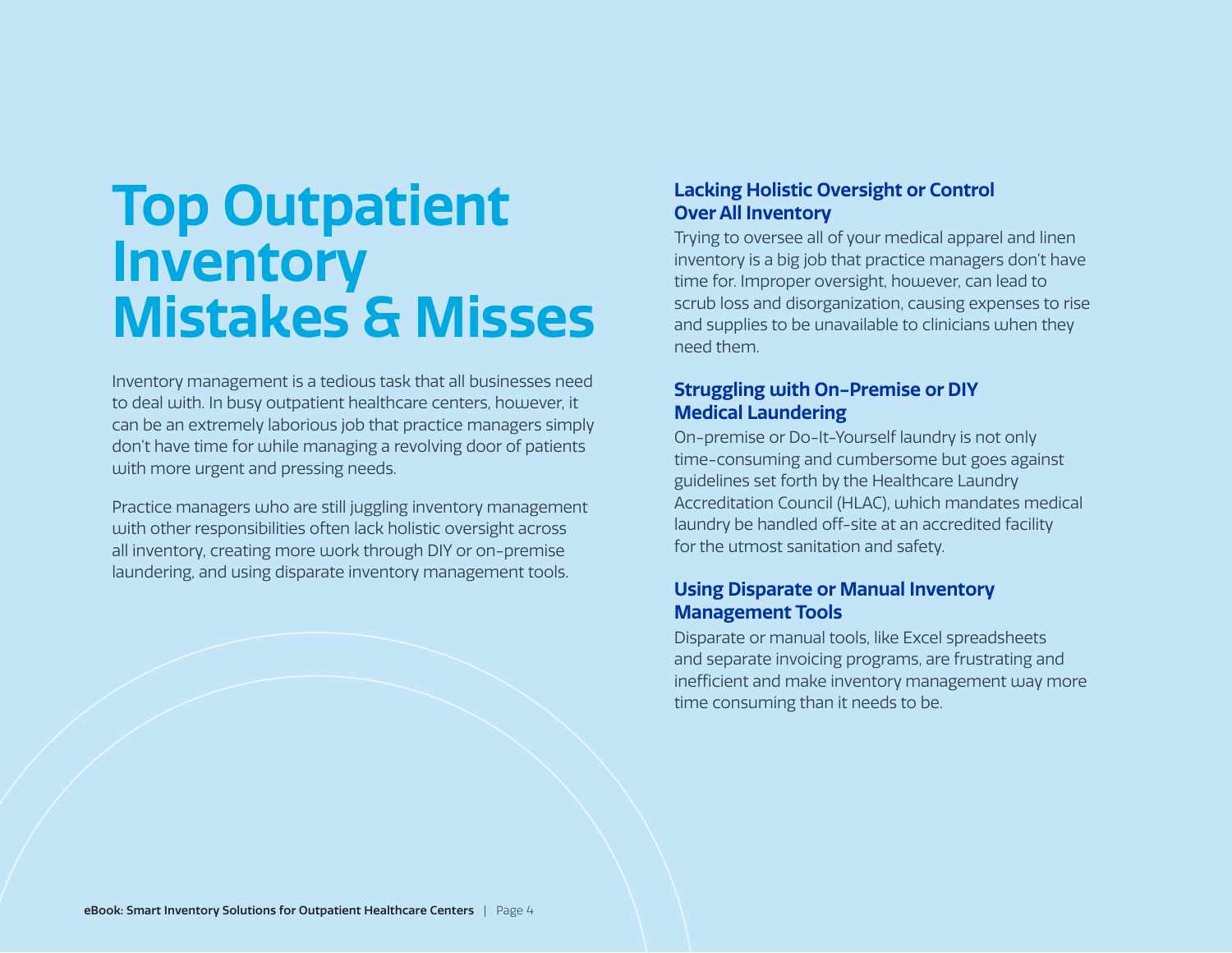## **Smart Inventory Solutions for Outpatient Care**

If you relate to one or all of the mistakes and misses discussed, we empathize with you. We know it can be cumbersome to find and implement new solutions. That's why we rounded up the antidote for each issue to help you assess your options and alleviate your burdens for good.

**» Centralize and Outsource Your Inventory Management** 

**» Partner with an HLAC-Accredited Laundering Service** 

**» Leverage Helpful Inventory Management Technology**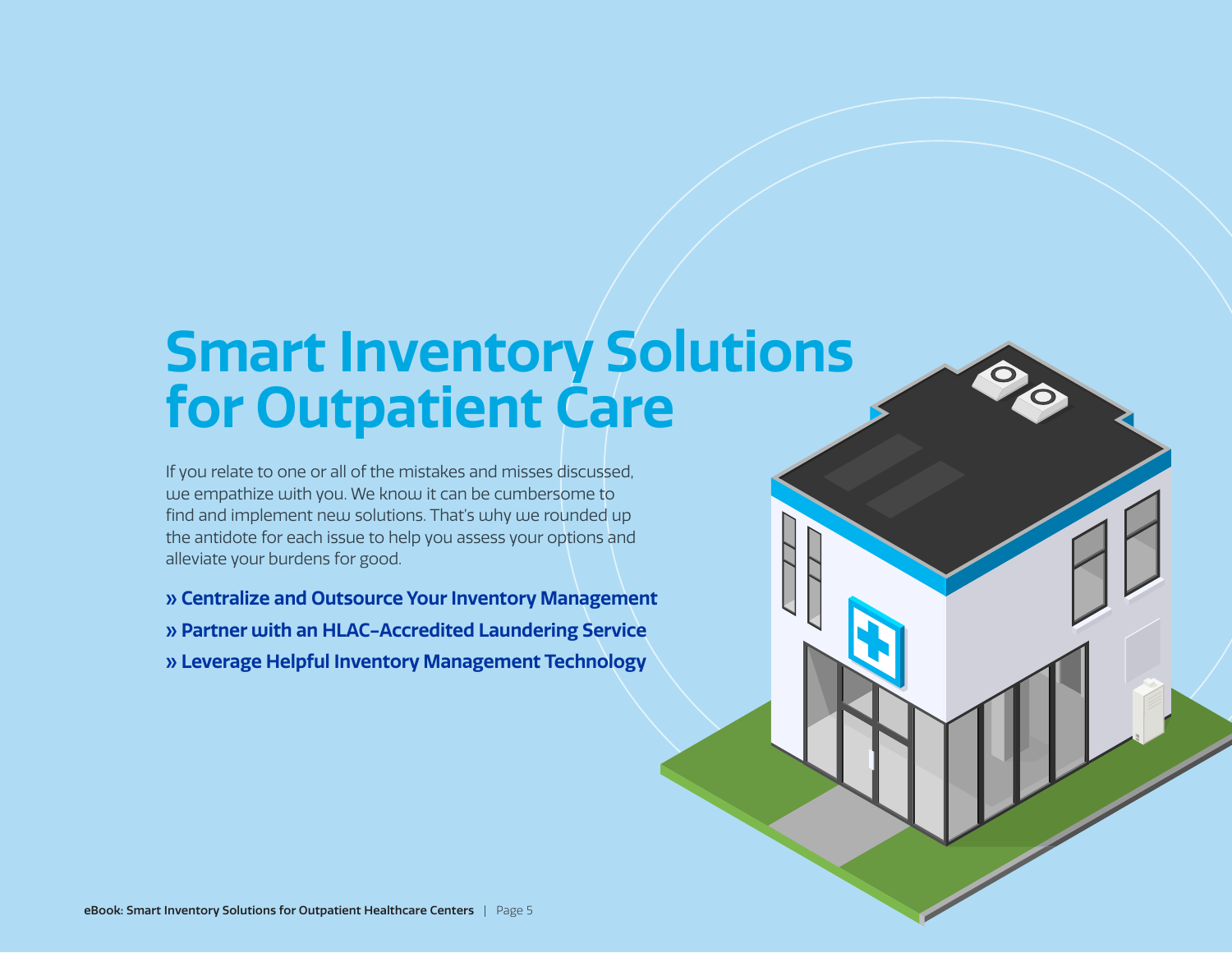## **Centralize and Outsource Your Inventory Management**

When you centralize and outsource your inventory management to a third-party provider, you get back more than just time in your day. You get an inventory program that is constantly looked after and updated, ensuring your clinicians have everything they need when they need it while containing costs by reducing or eliminating supplies that fluctuate in demand.

#### **WHAT YOU GET WHEN YOU OUTSOURCE**

**Medical Apparel and Linen Inventory Management HLAC-Accredited Medical Laundering Services Delivery and Pickup on OSHA-Compliant Vehicles Folding and Packaging for Tidiness and Sanitation Stocking Inventory in the Right Places for Clinicians Tracking Inventory to Prevent Loss and Expenses Optimizing Inventory to Ensure the Right Levels Invoicing Through a Centralized and Secure Portal Cleaning Your Facility to Improve Patient Experience Embroidery to Give Your Center a Professional Touch** 

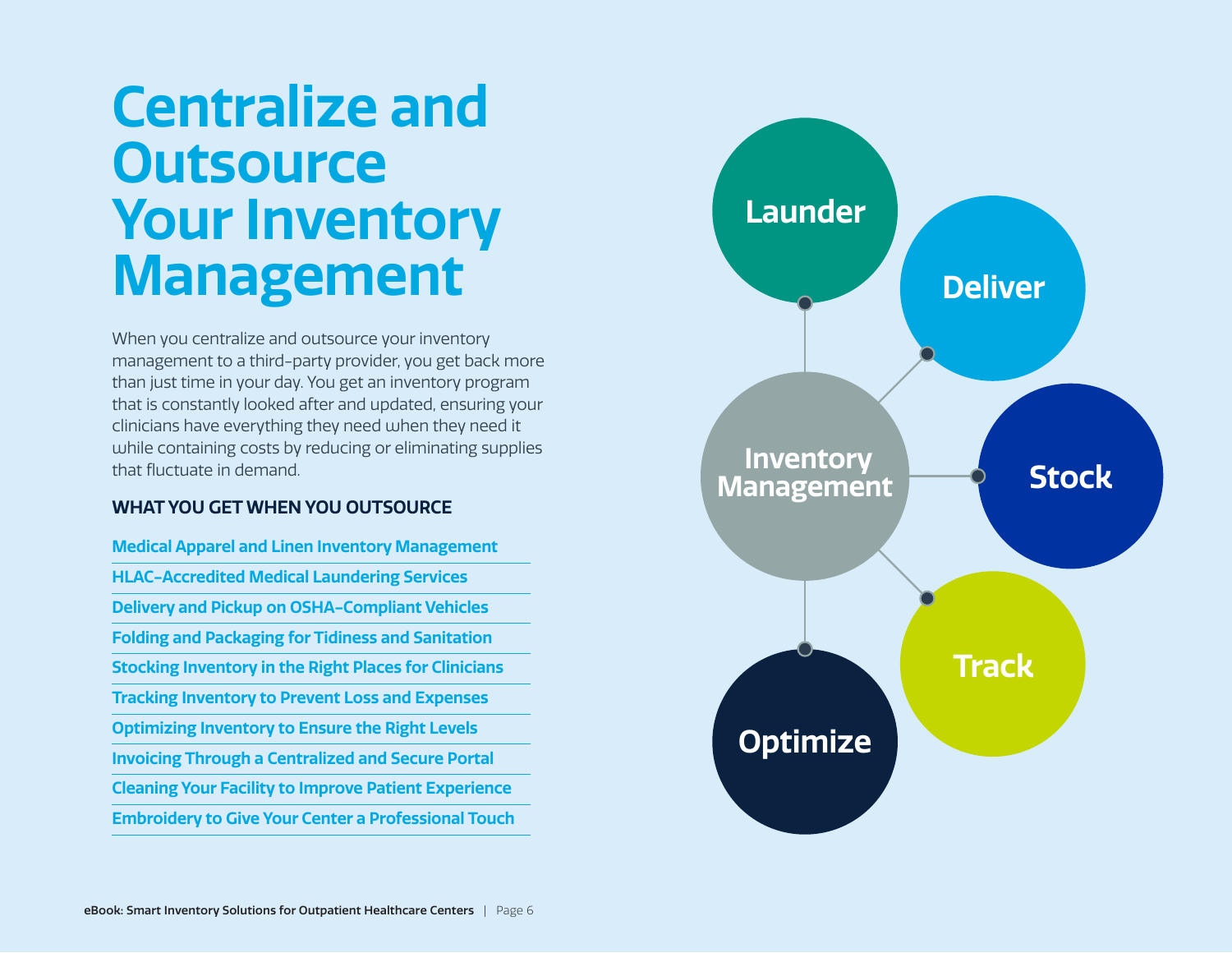## **Partner with an HLAC-Accredited Laundering Service**

If you're using DIY or on-premise laundering, it's time to increase your sanitation and safety and rid yourself of laundry burdens by using a Healthcare Laundry Accreditation Council (HLAC)-accredited laundering service. If you've decided to outsource your inventory management, your provider likely offers a laundering service—just check to ensure that it's HLAC-accredited. Here's why.

HLAC accreditation means that a laundry service meets HLAC Accreditation Standards, which have been developed based on federal regulations and best industry practices. It affirms that a healthcare laundry organization has passed an inspection of its facility, policies, procedures, and training programs. It also means that soiled products are being laundered at an off-site, accredited facility, and not taken home or laundered on-site, which could put people at risk. **HLAC-accredited laundering**:

- » Meets CDC, OSHA, APIC, & Joint Commission Standards
- » Eliminates Risk of Cross-Contamination
- » Uses State-of-the-Art Laundering Techniques
- » Features Healthcare-Specific Facilities and Delivery Vehicles
- » Provides Clinicians and Patients with Peace of Mind
- » Ensures Maximum Sanitation and Safety of Apparel and Linens



### **NEED ANOTHER REASON TO OUTSOURCE YOUR MEDICAL LAUNDRY?**

The average human launderer can fold and stack about 120 linens by hand per hour.2 However, automated folding machines can sort, fold, and stack up to 1,000 pieces of laundry per hour with a single operator.

This savings in both time and labor means fast service and competitive prices.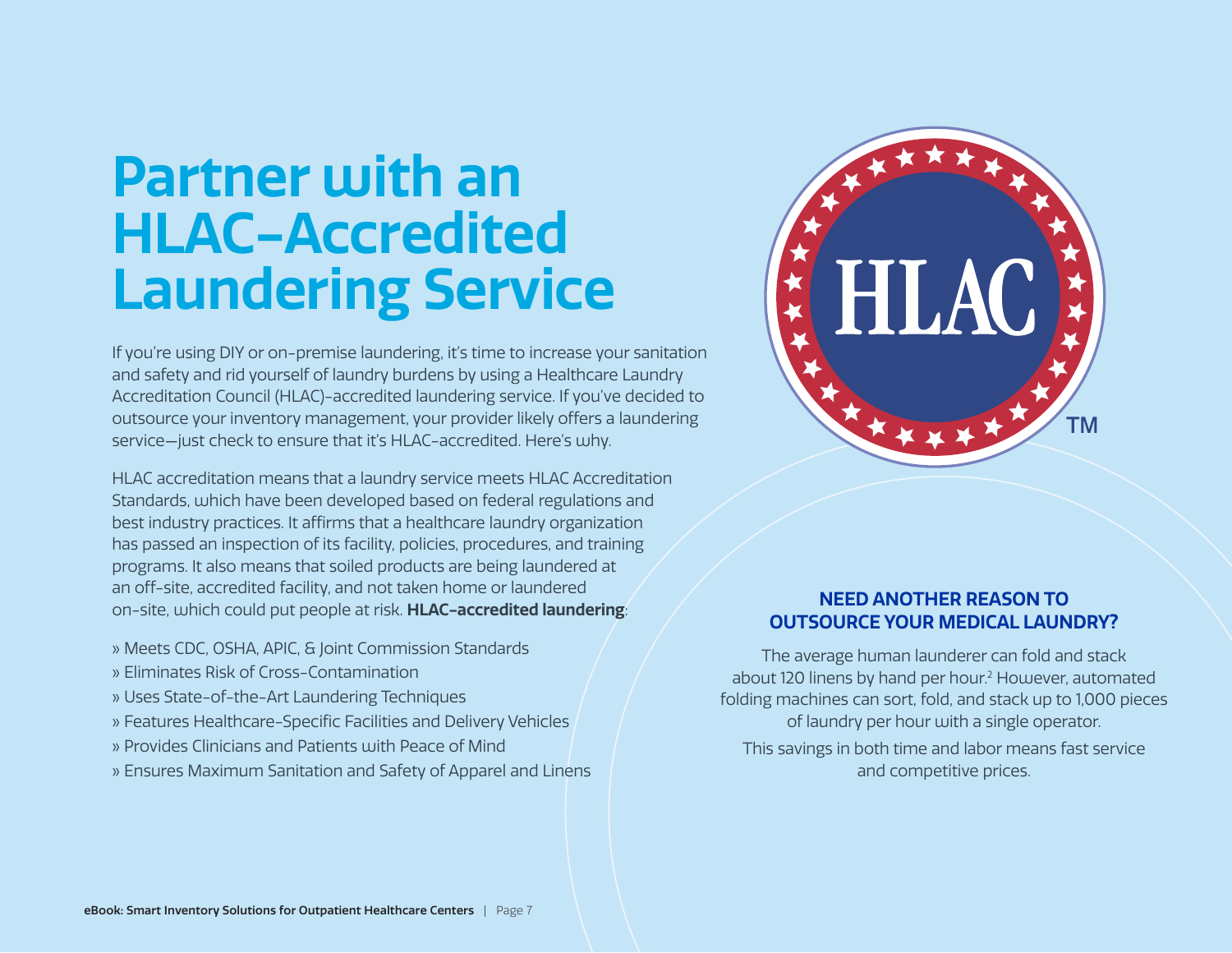## **Leverage Helpful Inventory Management Technology**

There are many helpful technologies and tools you or your outsourced provider can use to easily manage and track your medical apparel and linen inventory, including barcode scanning, tracking systems, and scrub dispensing machines. These tools keep your inventory organized, your levels right, and help contain costs by identifying when it's time to replenish or reduce certain stock.

Keep reading to learn about these inventory management technologies that make lost or stolen garments and linens a thing of the past. Instead, every item in your facility is tracked by intelligent inventory management solutions, eliminating the burden of unavailable garments and linens for your clinicians and patients, and therefore, preventing you from repurchasing costly inventory.

### **BARCODE SCANNING | TRACKING SYSTEMS | SCRUB DISPENSING**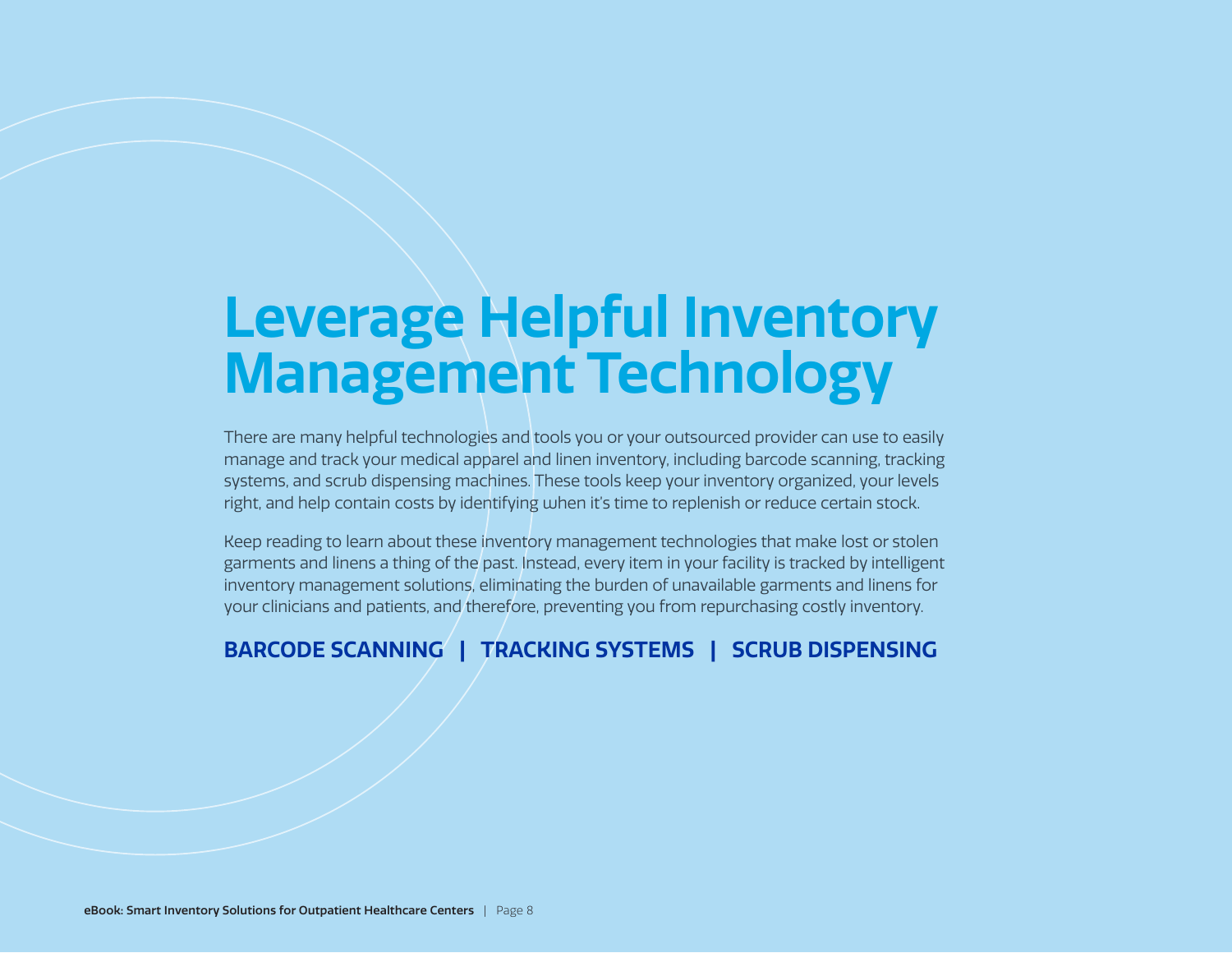## **BARCODE SCANNING**

Intelligent barcode scanning via handheld PDA devices tracks every clean and soiled garment by size, wearer, and finishing method and bills the correct wearer for missing ones. Your outsourced provider can scan and track all your garments each time they visit your facility, saving you money by passing scrub-loss costs onto the appropriate person, and eliminating your need to manually count items.

Beyond those benefits, this method teaches and enforces desired behaviors in your facility.

#### **KEY BENEFITS**

- » Save money by passing scrub-loss costs onto the appropriate person
- » Eliminate the time-consuming need to manually count items
- » Coach desired organizational behaviors in your facility

## **TRACKING SYSTEMS**

Sophisticated tracking systems ensure all of your linens, from washcloths to pillowcases, are accounted for every time they come into and go out of your outpatient facility.

#### **KEY BENEFITS**

- » Ensure clinicians and patients always have what they need
- » Don't ever worry about missing or lost linens again
- » Set up a tracking system that's unique to your inventory

## **SCRUB DISPENSING**

While barcode scanning and tracking systems are highly effective and common approaches to healthcare inventory management, scrub dispensing machines are increasing in popularity.

These solutions feature authorized access controls, which means only personnel with the access code can obtain scrubs from them. Most dispensing machines also require the return of used scrubs to get clean ones. It helps keep scrubs centralized and available, which increases productivity, while also providing insight into when they were accessed, who they are with, and when they were returned.

#### **KEY BENEFITS**

- » Save money from eliminating scrub loss issues and costs
- » Increase productivity by having a centralized solution
- » Gain inventory control through authorized access controls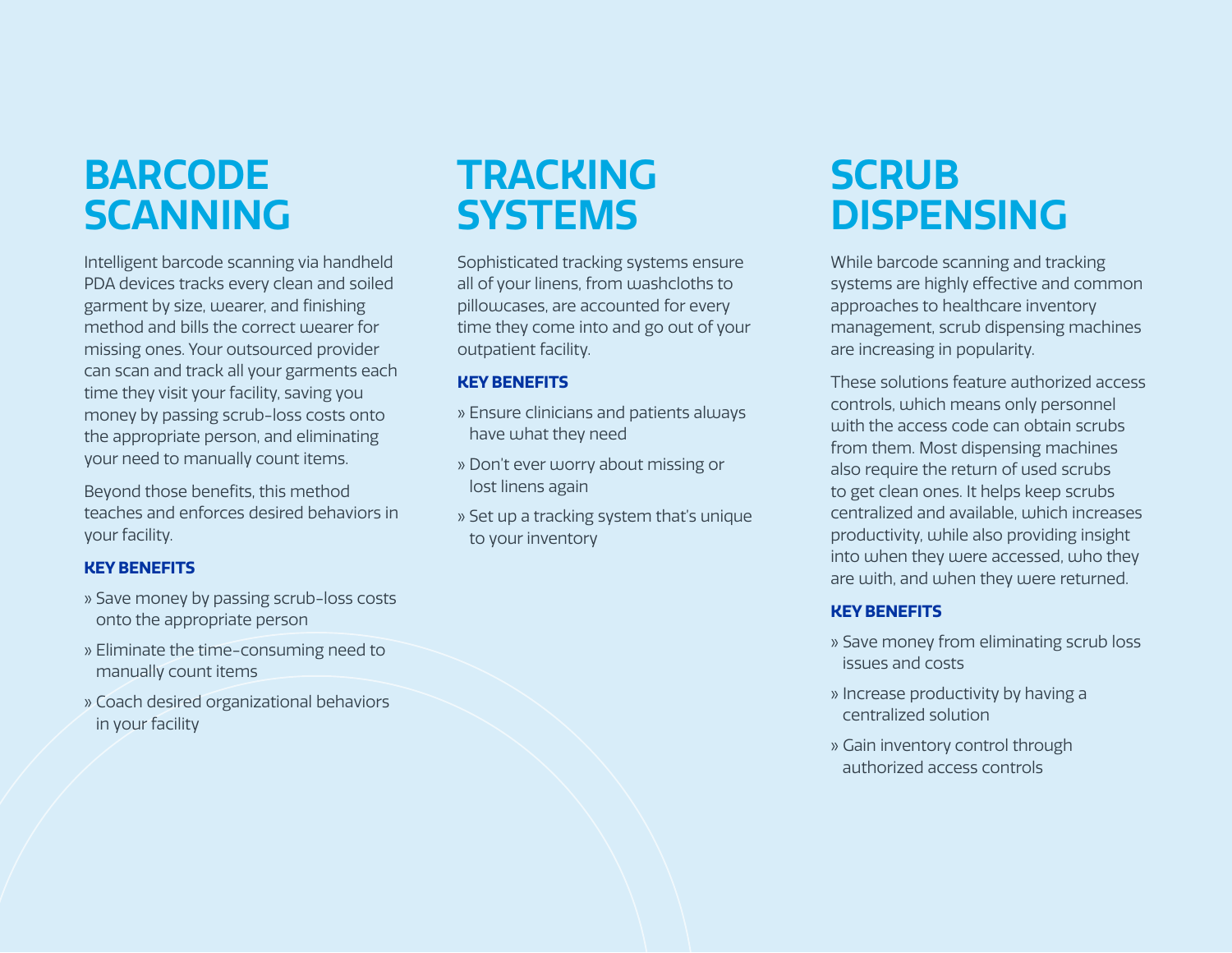# **Using Inventory Management to Your Advantage**

Taking time to implement smart inventory management solutions today can provide major, long-term advantages to your outpatient practice for years to come. From improving the patient experience to increasing your bottom line, strong inventory management for outpatient centers is highly advantageous.

- **Free Up Your Time to Focus on the Patient Experience**
- **Become Sustainable Through Professional Laundering**
- **Meet OSHA and CDC Standards With Professional Service**
- **Operate a Noticeably Tidier and Well-Stocked Practice**
- **Optimize and Standardize Your Medical Inventory Levels**
- **Manage Your Budget and Cut Costs from Needless Inventory**
- $\bullet$  **Increase Your Safety, Sanitation, and Peace of Mind**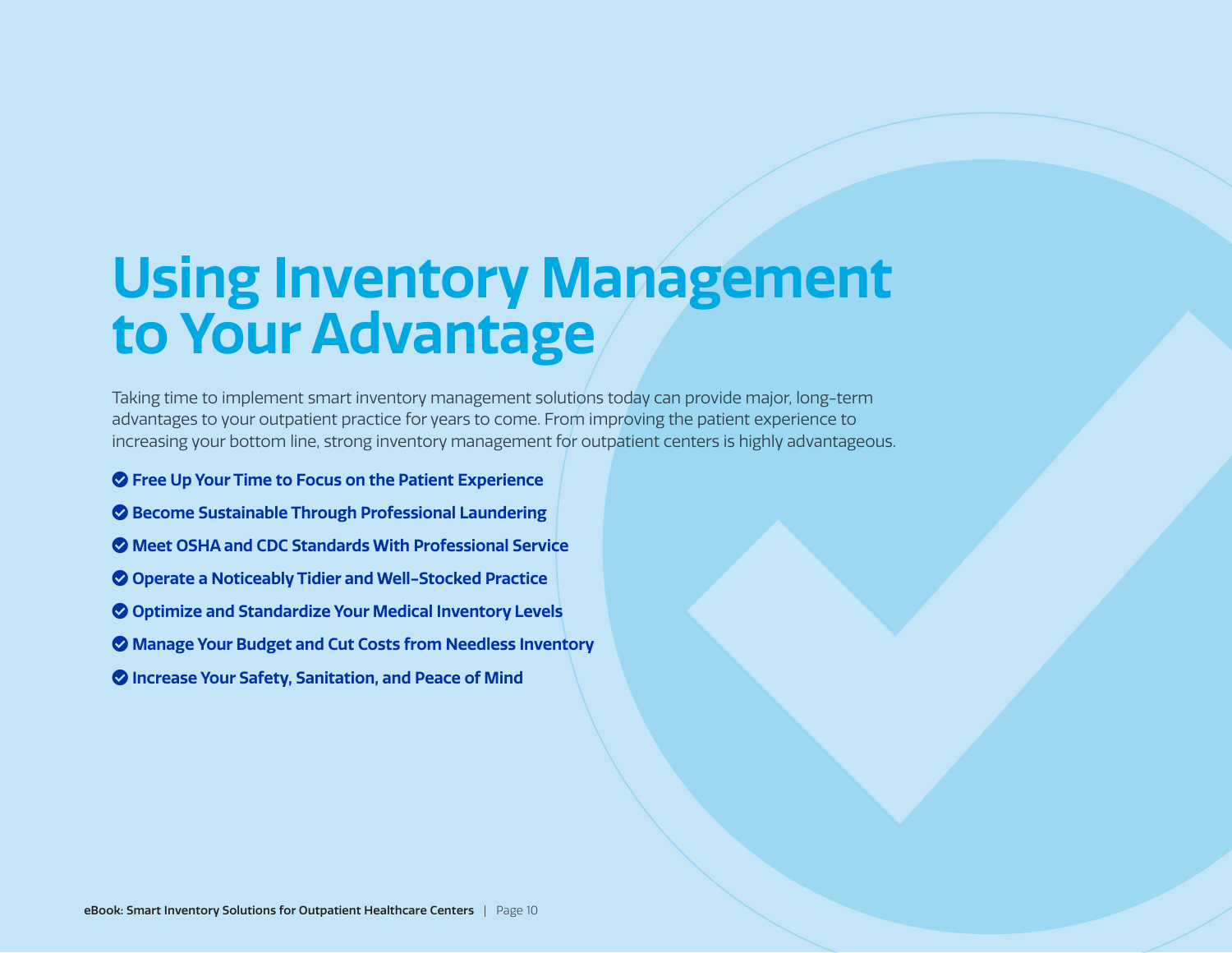## **Where to Start?**

We know how busy practice managers of outpatient healthcare centers are. The last thing you have time for is exploring myriad solutions, companies, proposals, and so forth. As medical apparel and linen service specialists since 1967, Nixon Medical understands your challenges just as much as we understand your need to alleviate burdensome inventory management.

In a Free Inventory Program Review, we do all the hard work for you. We will review all the medical apparel and linens you currently have in stock, as well as your patient volumes, and care needs. We will provide you with an easy-tounderstand and even easier to implement, Inventory Management Program that will lead to better care, patient experiences, and cost savings.

### **Get a Free Inventory Program Review**

 **Medical Apparel Medical Linens Storage Solutions Laundry Needs** 

- **Patient Volume**
- **Type of Care**
- **Service Levels**
- **Custom Needs**

Contact us for a Free Inventory Program Review or a quote on medical apparel and linens.

nixonmedical.com (866) 300-8870 info@nixonmedical.com